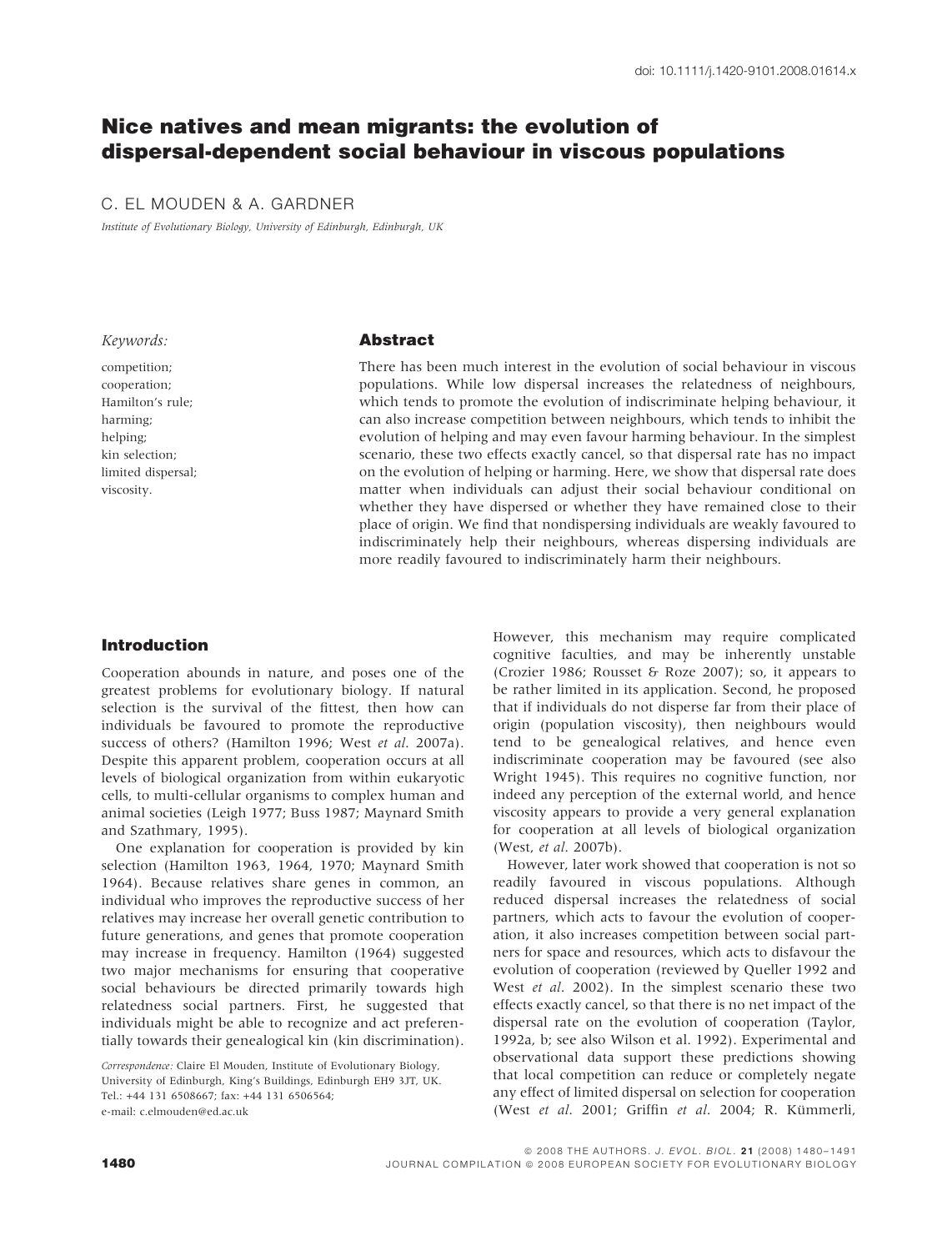A. Gardner, S.A. West and A.S. Griffin, unpublished data). Indiscriminate cooperation is favoured in a purely viscous population only as readily as it is favoured in a fully dispersing population.

In addition to disfavouring cooperation, localized competition may also favour harming behaviour (reviewed by Gardner & West 2004). However, Taylor's (1992a) model, which implicitly describes the evolution of indiscriminate harming as well as helping behaviour in viscous populations, again predicts that there is no net impact of dispersal rate. While limited dispersal increases competition between neighbours, promoting the evolution of harming, it also increases the relatedness of neighbours, which inhibits the evolution of harming, and these two effects exactly cancel. Neither indiscriminate helping nor indiscriminate harming are affected by the dispersal rate in this simplest scenario.

Taylor's (1992a) simple model provides a useful benchmark upon which to rest and conceptualize more elaborate (and potentially more realistic) models in which the relationships between dispersal, relatedness and competition are altered so that limited dispersal can make an impact on helping and harming behaviour. Analytical extensions of the basic model that have been shown to promote the evolution of indiscriminate helping behaviour include the inclusion of overlapping generations (Taylor & Irwin 2000; Irwin & Taylor 2001; Grafen 2007; Lehmann et al., 2007a, b; Taylor, et al. 2007), trans-generational social behaviour and niche construction (Lehmann 2007), elastic population structure (Taylor 1992b; van Baalen & Rand 1998; Mitteldorf & Wilson 2000; Alizon & Taylor 2008), group (or 'budding') dispersal (Gardner & West 2006; Lehmann et al. 2006), sex-biased dispersal (Johnstone & Cant, 2008) and kin discrimination (Perrin & Lehmann 2001). The evolution of harming has received much less attention (e.g. Gardner et al. 2004, 2007; Lehmann et al., 2007a, b; Johnstone & Cant, 2008). A major challenge is to find minimal additions to the basic model that allow social behaviour to be promoted by population viscosity, without invoking unrealistic cognitive and other faculties that will reduce the generality of the mechanism.

In this article, we consider that individuals can assess their dispersal status, i.e. whether they have dispersed or whether they have remained close to their place of origin, and we ask whether they will be favoured to adjust their social behaviour conditional upon this information. Although dispersers and nondispersers do not differ in the resource competition they experience with neighbours, they can differ with respect to their relatedness to their neighbours. Specifically, nondispersers are generally predicted to be more highly related to their neighbours and dispersers will be less related to their neighbours. Thus, we predict that helping will more readily be favoured among nondispersers and harming more readily favoured among dispersers, relative to the case where social behaviour is not adjusted according to

dispersal status. This mechanism does not require that individuals assess any aspect of their social partners directly, nor indeed necessarily any aspect of their external environment. Thus, it appears to be rather general in its application.

## Models and analyses

#### Basic model

Our analysis is based on the infinite island model analysed by Taylor (1992a); see also Wright (1931). A summary of the model notation used in this article is provided in Table 1. We consider an infinite population of asexual haploid individuals organized into patches of  $n$ individuals, and initially we assume that no social interaction takes place. Individuals produce a large number  $K \gg 1$  of offspring, then die, and each offspring disperses to another, randomly chosen, patch with

Table 1 A summary of symbols used in the analysis.

| Symbol       | Definition                                                                  |
|--------------|-----------------------------------------------------------------------------|
| а            | Fecundity cost of harming for harmer                                        |
| Α            | Personal cost function for harming                                          |
| b            | Fecundity benefit of helping for recipients                                 |
| B            | Recipient benefit function for helping                                      |
| b            | Fitness effect of social behaviour on recipient                             |
| С            | Fecundity cost of helping for helper                                        |
| С            | Personal cost function for helping                                          |
| Č            | Fitness effect of social behaviour on actor                                 |
| $C_{\times}$ | Reproductive value of class X                                               |
| d            | Fecundity cost of harming for victims                                       |
| D            | Victim cost function for harming                                            |
| D            | <b>Disperser</b>                                                            |
| F            | Fecundity of a focal individual                                             |
| Ē            | Average fecundity of focal patch                                            |
| g            | Genetic 'breeding' value for social behaviour                               |
| İ            | Number of mutants among a focal individual's patch mates                    |
| Κ            | Average number of offspring per individual in the population                |
| т            | Dispersal rate                                                              |
| Μ            | Mutant                                                                      |
| n            | Number of breeding spaces per patch                                         |
| Ν            | Nondisperser                                                                |
| $q_{\times}$ | Abundance of class X                                                        |
| r            | Coefficient of relatedness between patch mates (i.e. not<br>including self) |
| R            | Coefficient of relatedness within a patch (i.e. including self)             |
| t            | Generation number                                                           |
| u            | Generic nondisperser class                                                  |
| U            | Set of all nondisperser classes                                             |
| V            | Generic disperser class                                                     |
| V            | Set of all disperser classes                                                |
| W            | Darwinian fitness                                                           |
| Χ            | Helping strategy                                                            |
| Ÿ            | Mutant helping strategy                                                     |
| Х            | Average helping strategy                                                    |
| у            | Harming strategy                                                            |
| ŷ            | Mutant harming strategy                                                     |
| ÿ            | Average harming strategy                                                    |

<sup>© 2008</sup> THE AUTHORS. J. EVOL. BIOL. 21 (2008) 1480-1491

JOURNAL COMPILATION © 2008 EUROPEAN SOCIETY FOR EVOLUTIONARY BIOLOGY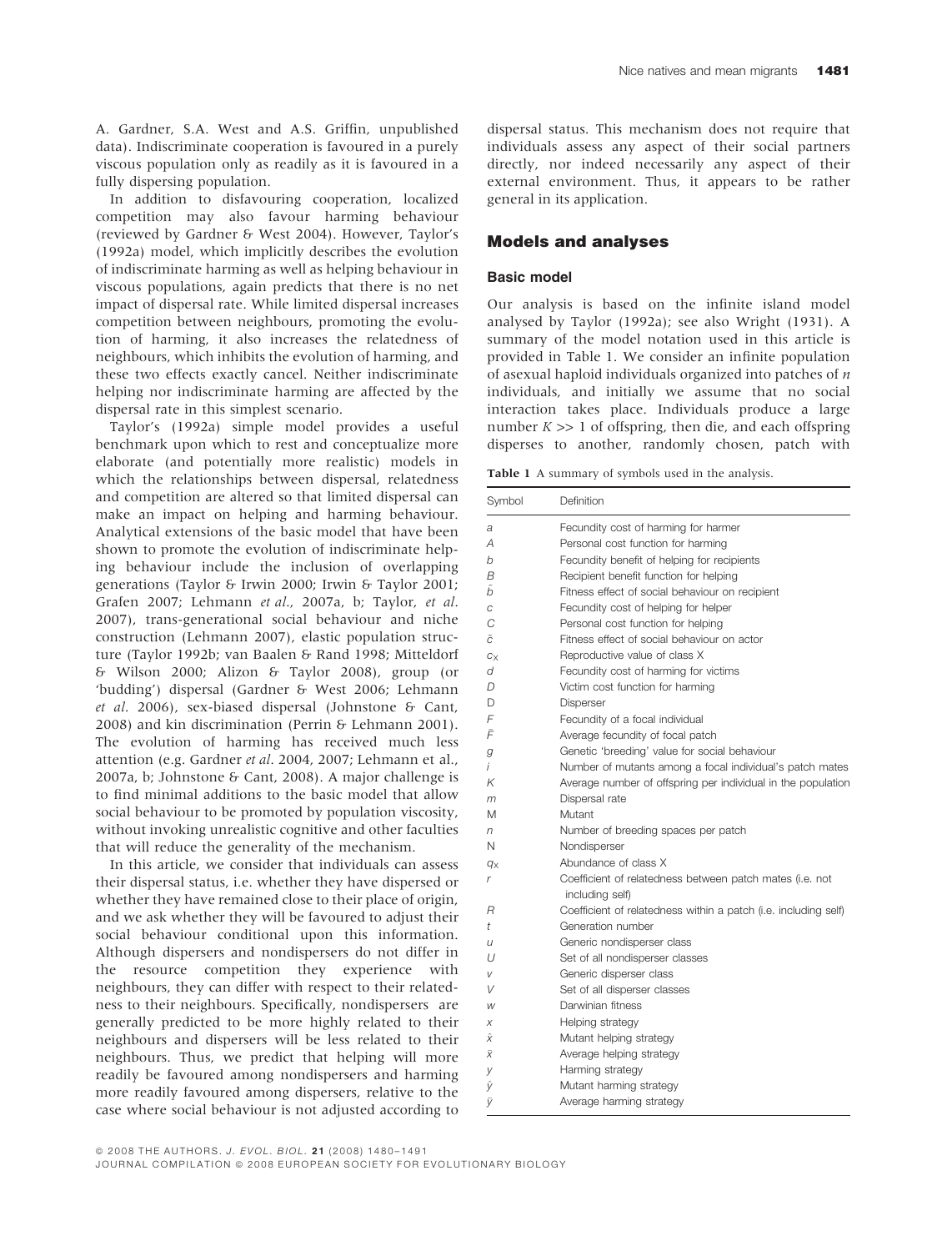probability *m* or else, with probability  $1 - m$ , remains in its patch of origin. After dispersal,  $n$  offspring are chosen on each patch to mature to adulthood, whereas the rest die, and this returns the population to its original size for the beginning of the next lifecycle.

Assuming that all genetic variation in the population is neutral with respect to reproductive success, we can use the recursion approach of Taylor (1992a) to determine the relatedness structure of the population at equilibrium. We note that the expected relatedness of any individual in generation *t* to a randomly chosen member of her own patch (including herself) is  $R_t = 1/n + ((n - 1)/n)r_t$ , where  $1/n$  is the probability of choosing herself, in which case the relatedness is 1, and  $(n - 1)$ /*n* is the probability of choosing a different individual, in which case the relatedness is  $r_t$ , the relatedness of two different individuals in the same patch. The only way for two different individuals from the same patch to be related is if neither dispersed, which occurs with probability  $(1 - m)^2$ . In this case, the two individuals will have an expected relatedness equal to the relatedness of two individuals chosen at random from that same patch in the previous generation,  $R_{t-1}$ . This allows us to write down a recursion:

$$
R_t = \frac{1}{n} + \frac{n-1}{n} (1-m)^2 R_{t-1},
$$
\n(1)

which can be solved for equilibrium  $(R_{t-1} = R_t = R)$  to yield an equilibrium relatedness of an individual to her group (including herself) of:

$$
R = \frac{1}{n - (n - 1)(1 - m)^2},
$$
 (2)

as determined by Taylor (1992a). Substituting this into the expression  $R = 1/n + ((n - 1)/n)r$  and solving for r obtains the equilibrium relatedness between different individuals within the same patch:

$$
r = \frac{(1 - m)^2}{n - (n - 1)(1 - m)^2},
$$
\n(3)

i.e. the  $F_{ST}$  of Wright (1943). Note that both these 'whole-patch' and 'others-only' relatedness coefficients (R and r; Pepper 2000) are expressed as averages over all individuals, with dispersers and nondispersers taken together. However, dispersing individuals always find themselves in a patch containing no relatives other than themselves, and so restricting attention to dispersers only, the equilibrium relatedness is  $R_D = 1/n$  to the whole patch and  $r<sub>D</sub> = 0$  to the other individuals in the patch. Noting that  $R = mR_D + (1 - m)R_N$  and  $r = mr<sub>D</sub> + (1 - m)r<sub>N</sub>$ , where  $R<sub>N</sub>$  and  $r<sub>N</sub>$  are the wholepatch and others-only relatedness for nondispersing individuals, we can solve to find that:

$$
R_{N} = \frac{n + (n - 1)m(1 - m)}{n(n - (n - 1)(1 - m)^{2})},
$$
\n(4)

 $r_{\rm N} = \frac{1 - m}{(m - 1)(1)}$  $\frac{n!}{(n-1)(1-m)^2}$ , (5)

for nondispersers. Note that for  $0 < m < 1$ , we have  $R_D < R < R_N$  and  $r_D < r < r_N$ , i.e. dispersers experience a lower relatedness to their social partners, and nondispersers a higher relatedness to their social partners, than average (Fig. 1). Taylor (1992a) found that unconditional helping behaviour cannot be favoured if it incurs a net fecundity cost for the actor; the result also extends to unconditional harming behaviour, revealing that this is also disfavoured if the actor incurs a net fecundity cost. In the next two sections, we explore whether and when the increased relatedness experienced by nondispersers favours helping behaviour that is expressed only by nondispersers, and whether and when the decreased relatedness experienced by dispersers favours harming behaviour that is expressed only by dispersers.



Fig. 1 Relatedness coefficients in viscous populations. Increased dispersal (m) separates kin and hence reduces the relatedness between patchmates  $(r)$  and the relatedness of an individual to the patch as a whole (i.e. including itself; R). These relatedness coefficients correspond to Taylor's (1992a) model of unconditional social behaviour, in which neither costly helping nor costly harming is favoured by selection. Our model considers that nondispersing individuals will experience higher than average relatedness to their patch ( $r_N > r$  and  $R_N > R$ ), whereas dispersing individuals will experience lower than average relatedness to their patch  $(r_D < r$  and  $R_D < R$ ), and thus nondispersers may be favoured to exhibit indiscriminate helping behaviour, and dispersers may be favoured to exhibit indiscriminate harming behaviour. Numerical solutions are calculated assuming a patch size of two individuals  $(n = 2)$ .

and: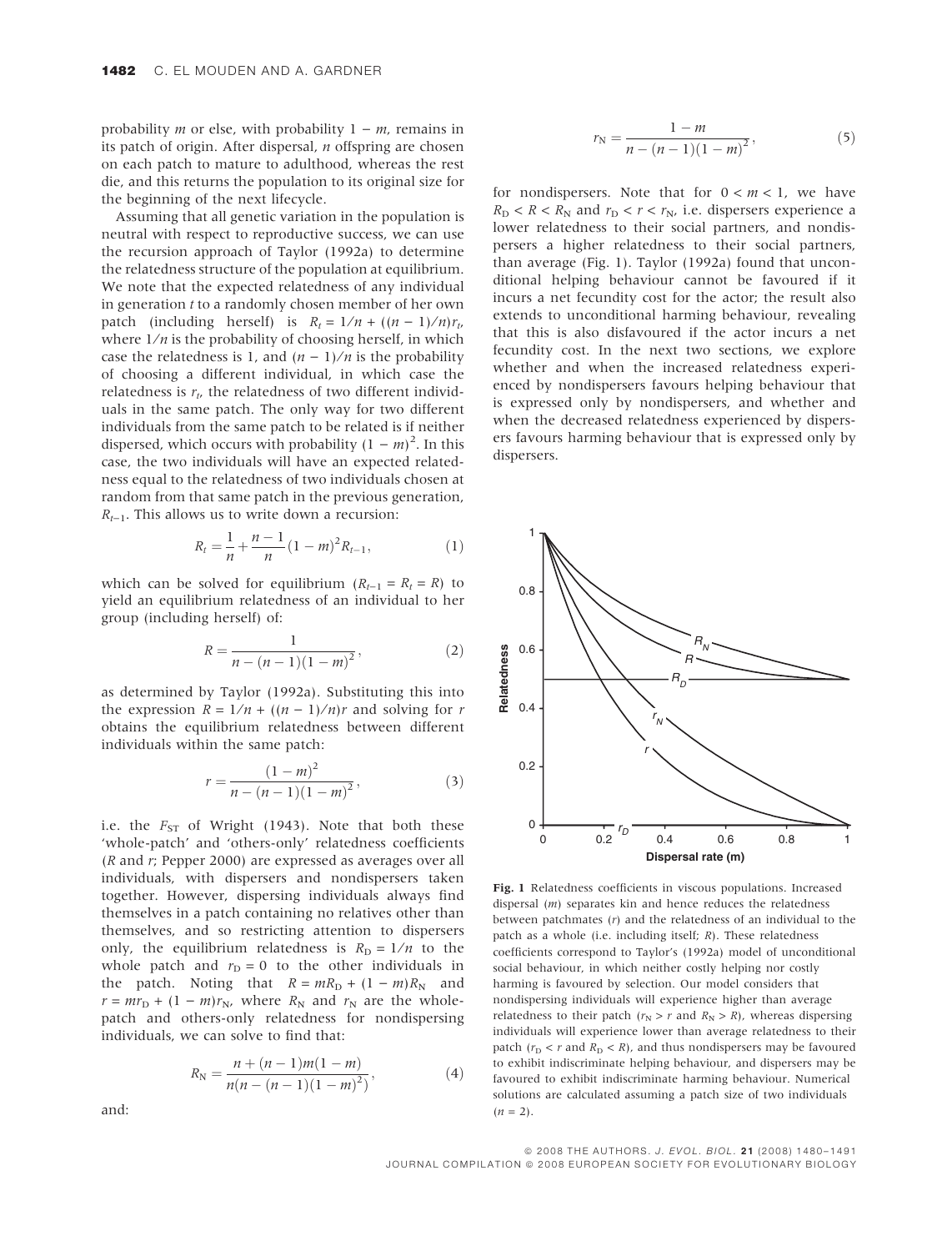#### Evolution of helping in nondispersers

We now consider a vanishingly rare genetic mutation that causes the bearer to express indiscriminate, othersonly helping behaviour that incurs a relative personal fecundity cost  $c$  and gives a relative fecundity benefit  $b$ that is shared equally by her  $n - 1$  patch mates; these fecundity effects are expressed relative to the baseline fecundity, which is set equal to 1, and we assume  $b$ ,  $c \ll 1$ . Crucially, we assume that this helping behaviour is expressed conditionally with respect to the individual's own dispersal status; in particular, we assume that only nondispersers, who have remained in their natal patch, exhibit helping behaviour.

In order for the mutation to be favoured by selection it must, on average, increase the expected fitness of its bearers, i.e. the number of surviving offspring that the individual produces over her lifetime (Price 1970). There are two routes by which a gene may impact on the fitness of its bearer: first, by having a direct impact on that individual's personal reproductive success, and second, by having an indirect impact on the individual's personal reproductive success due to its presence among relatives who socially interact with her (neighbour-modulated fitness; Hamilton 1963, 1964). There are neither direct nor indirect effects of the gene on carriers that have dispersed away from their patch of origin, as they do not express the helping behaviour and they do not encounter any other individuals carrying the mutant gene. So, the condition for the gene to be favoured is if it leads, through direct and/or indirect effects, to an increase in the expected number of surviving offspring (i.e. Darwinian fitness) of nondispersers (see Appendix for mathematical details). The average fitness in the population is 1, because the population size remains constant from generation to generation, and dispersers and nondispersers have the same expected fitness; so, a condition for the mutant gene to be favoured by natural selection is that the expected fitness of a disperser carrying the gene exceeds 1.

We now proceed to calculate the expected fitness of a nondisperser who is carrying the mutant gene, and this is a function of her fecundity and the intensity of competition experienced by her offspring for one of the  $n$ breeding spaces within whichever patch they find themselves in after the dispersal event. The relative (to the population average) fecundity of a mutant nondisperser that shares her patch with  $i$  other mutant nondispersers is:

$$
F_{\text{MN},i} = 1 - c + \frac{i}{n-1}b.
$$
 (6)

Thus, the focal individual produces a total of  $KF_{MN,i}$ offspring, of which  $mKF_{MN,i}$  disperse, whereas  $(1 - m)$  $KF_{MN,i}$  remain in the natal patch.

We consider first the fate of the  $mKF_{MN,i}$  dispersing offspring of the focal mutant individual. Each arrives in a separate patch, where they compete with  $(1 - m)nK$ locals and *mnK* other dispersers. As there are *n* breeding spaces within the patch, the probability that a particular dispersing offspring of the focal mutant survives competition to find a breeding space is  $n/(1 + (1 - m))$  $nK + mnK \approx 1/K$ . Thus, the expected number of survivors among the dispersing offspring of the focal mutant is  $mKF_{MN,i}/K = mF_{MN,i}$ .

We now consider the fate of the  $(1 - m)KF_{MN,i}$  nondispersing offspring of the focal mutant individual, who compete for a breeding space on their natal patch. The competitors include  $(1 - m)K\overline{F}_{MN,i}$  nondispersing locals plus  $mKnF$  incoming migrants, where  $\bar{F}_{\mathrm{MN},i}$  is the average relative fecundity of parents in the focal patch, which is:

$$
\bar{F}_{MN,i} = 1 + \frac{i+1}{n}(b-c).
$$
 (7)

Again, there are  $n$  breeding spaces available, and so the expected number of successful nondispersing offspring due to the focal mutant individual is

$$
\frac{(1-m)KF_{MN,i}}{(1-m)K\bar{F}_{MN,i}+mK}
$$

which, to first order in  $b$  and  $c$ , is:

$$
(1 - m) \left( 1 - c + \frac{i}{n-1} b - (b - c) \left( \frac{i+1}{n} \right) (1 - m) \right). \tag{8}
$$

By adding the expected number of surviving dispersing and nondispersing offspring we can find the expected fitness of the focal mutant nondisperser, which is:

$$
w_{MN,i} = 1 - c + \frac{i}{n-1}b - (1-m)^2(b-c)\frac{i+1}{n}.
$$
 (9)

This expected fitness is conditional on there being  $i$ other (nondispersing) mutants in the focal individual's patch. As outlined above, the condition for invasion of the mutant gene is  $w_{MN} > 1$ , where  $w_{MN}$  is the average fitness of all nondispersing mutant individuals, i.e.  $W_{MN} = E_{MN}(W_{MN,i})$ . This average fitness obtains:

$$
w_{MN} = 1 - c + bE_{MN} \left(\frac{i}{n-1}\right) - (1-m)^2 (b-c) E_{MN} \left(\frac{i+1}{n}\right).
$$
\n(10)

Note that  $i/(n - 1)$  is the proportion of (nondisperser) mutants among the social partners of the focal individual, and so the average of this quantity, taken over all nondispersing mutants in the population, is equal to  $r_N$ , the others-only relatedness experienced by nondispersers. This makes use of the assumption that the mutant is vanishingly rare in the population. Similarly,  $(i + 1)/n$  is the proportion of (nondisperser) mutants among all the individuals in the focal individual's patch, including herself; so, averaging this quantity over all nondisperser

<sup>© 2008</sup> THE AUTHORS. J. EVOL. BIOL. 21 (2008) 1480-1491 JOURNAL COMPILATION © 2008 EUROPEAN SOCIETY FOR EVOLUTIONARY BIOLOGY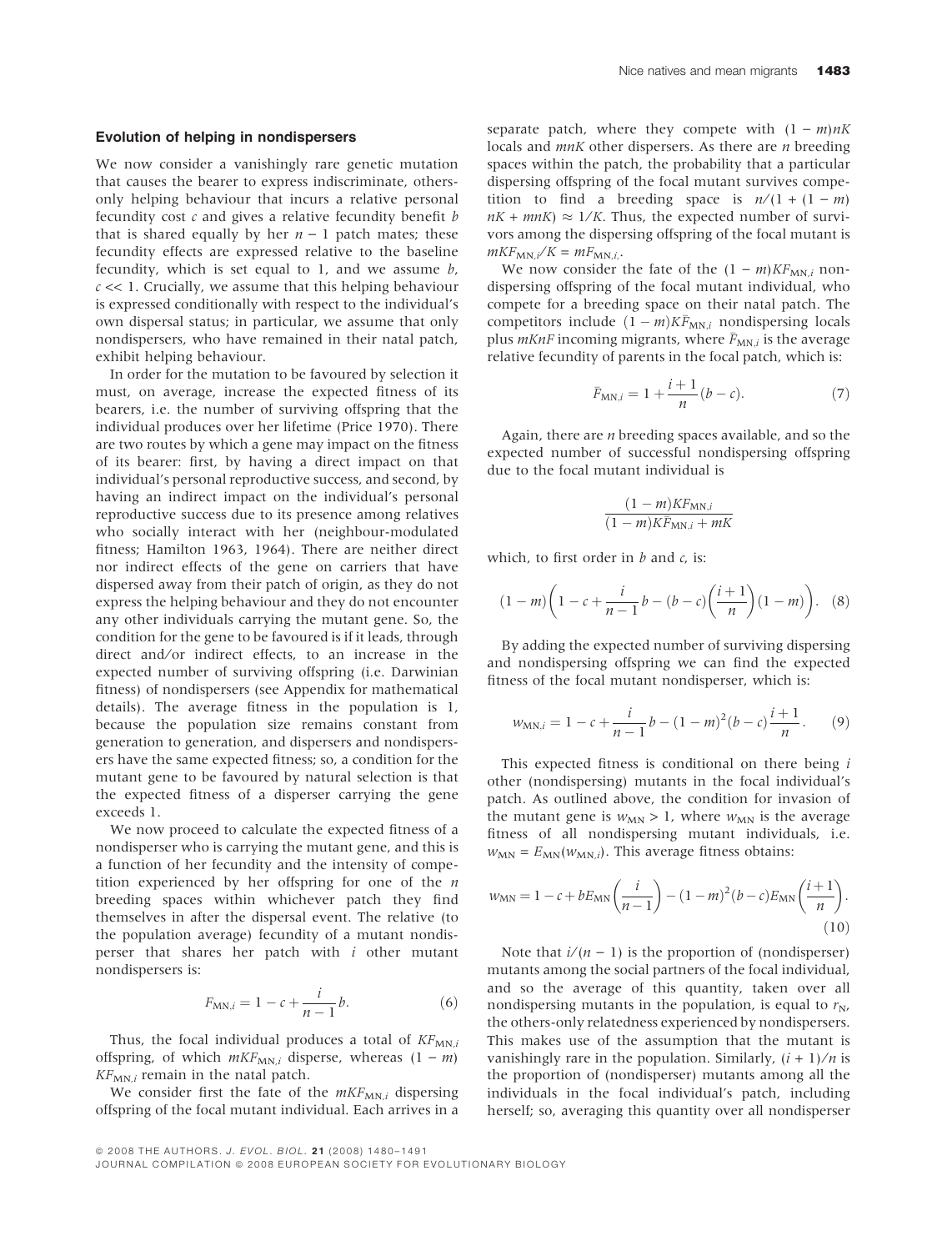mutants in the population obtains  $R_N$ , the whole-group relatedness experienced by nondispersers. Making this substitution, we obtain a condition, in the form of Hamilton's rule, for when the helping mutant will invade from rarity:

$$
-c + br_N - (1 - m)^2 (b - c) R_N > 0.
$$
 (11)

Because we have assumed weak selection, this condition for increase is frequency independent (Rousset 2004, p. 80), and therefore it also describes the progress of the mutant gene when it is no longer rare. Although condition 11 has been derived using a neighbour-modulated fitness approach to kin selection, it readily yields an inclusive fitness interpretation. Helping by nondispersers is favoured when the sum of three components, equal to the inclusive fitness effect of their helping, is positive. First, their help leads to a personal loss of  $c$ offspring. Second, their help leads to  $b$  extra offspring for the other individuals on the patch, and these are valued at  $r_N$ , the relatedness to patch mates. Third, the net increase of  $b - c$  offspring on the patch leads to enhanced competition for locals, to the extent that these extra offspring do not disperse and nor do the other locals [i.e.  $(1 - m)^2$ ], and this leads to the competitive exclusion of local offspring (including own offspring) which are valued by  $R_N$ , the whole-group relatedness appropriate for nondispersers.

Condition 11 is expressed in terms of fecundity effects, but can be re-written as  $-\tilde{c} + \tilde{b}r_N > 0$ , in terms of the direct  $(-\tilde{c})$  and indirect  $(\tilde{b})$  fitness effects of helping. The direct cost to the actor is  $\tilde{c} = c + (1 - m)^2 (b - c)/m$ and the benefit to the recipient is  $\tilde{b} = b(1 - m)^2$  $(b-c)(n-1)/n$ ; both cost and benefit are positive under the assumption  $b > c$ , and so the helping behaviour is altruistic ( $\tilde{c}$  and  $b > 0$ ; Hamilton 1964).

Note that the relatedness coefficients can be written in the form of eqns 4 and 5; making this substitution into inequality 11 obtains an invasion condition that is expressed wholly in terms of model parameters  $(n, m, b)$ and  $c$ ):

$$
b/c > \frac{n^2(2-m) - (n-1)(1-m)^3}{1 + m(2n - (n-1)(3-m)m - 3)}.
$$
 (12)

The above analysis has determined when a mutation that incrementally increases (or decreases, if we change the sign of  $b$  and  $c$ ) the level of indiscriminate helping exhibited by nondispersers will invade from rarity under the action of natural selection. The RHS of inequality 12, which we may denote  $f(n,m)$ , presents a quantity that must be exceeded by the benefit⁄ cost ratio of helping in order for nondispersing individuals to be favoured to indiscriminately help their patch mates. We find that as  $n$ increases, the RHS of the inequality becomes larger  $(\partial f / \partial n > 0)$ , i.e. helping is less favoured as the number of individuals per patch increases (Fig. 2a). We find that helping is most readily favoured at intermediate migra-



Fig. 2 Indiscriminate helping by nondispersers. (a) The benefit/cost ratio  $(b/c)$  below which a mutant gene increasing the level of helping is favoured by selection, for  $n = 2$ , 5, 10 individuals per patch, and a range of dispersal rates  $0 < m < 1$ . (b) The ESS level of helping, assuming  $C(x) = kx$  and  $B(x) = k\alpha x^{\beta}$  and  $\alpha = 4$ ,  $\beta = 0.5$ ,  $k \to 0$ ,  $n = 2, 5, 10$  and  $0 < m < 1$ .

tion rates (there is some threshold  $0 < m^* < 1$  such that  $\partial f / \partial m < 0$  for  $m < m^*$  and  $\partial f / \partial m > 0$  for  $m > m^*$ ; Fig. 2a). At the extreme of a very viscous population,  $m \rightarrow 0$ , the condition for helping to be favoured in nondispersers is  $b/c > 1 + (2n - 1)n$ . However, the selection pressure here is vanishingly small (LHS of eqn  $11 \rightarrow 0$  as  $m \rightarrow 0$ ), and so helping is a nearly neutral character in extremely viscous populations and is not expected to be elaborated by natural selection. At the other extreme of a fully mixing population, costly helping is never favoured  $(f \rightarrow \infty \text{ as } m \rightarrow 1)$ . Numerical investigation reveals that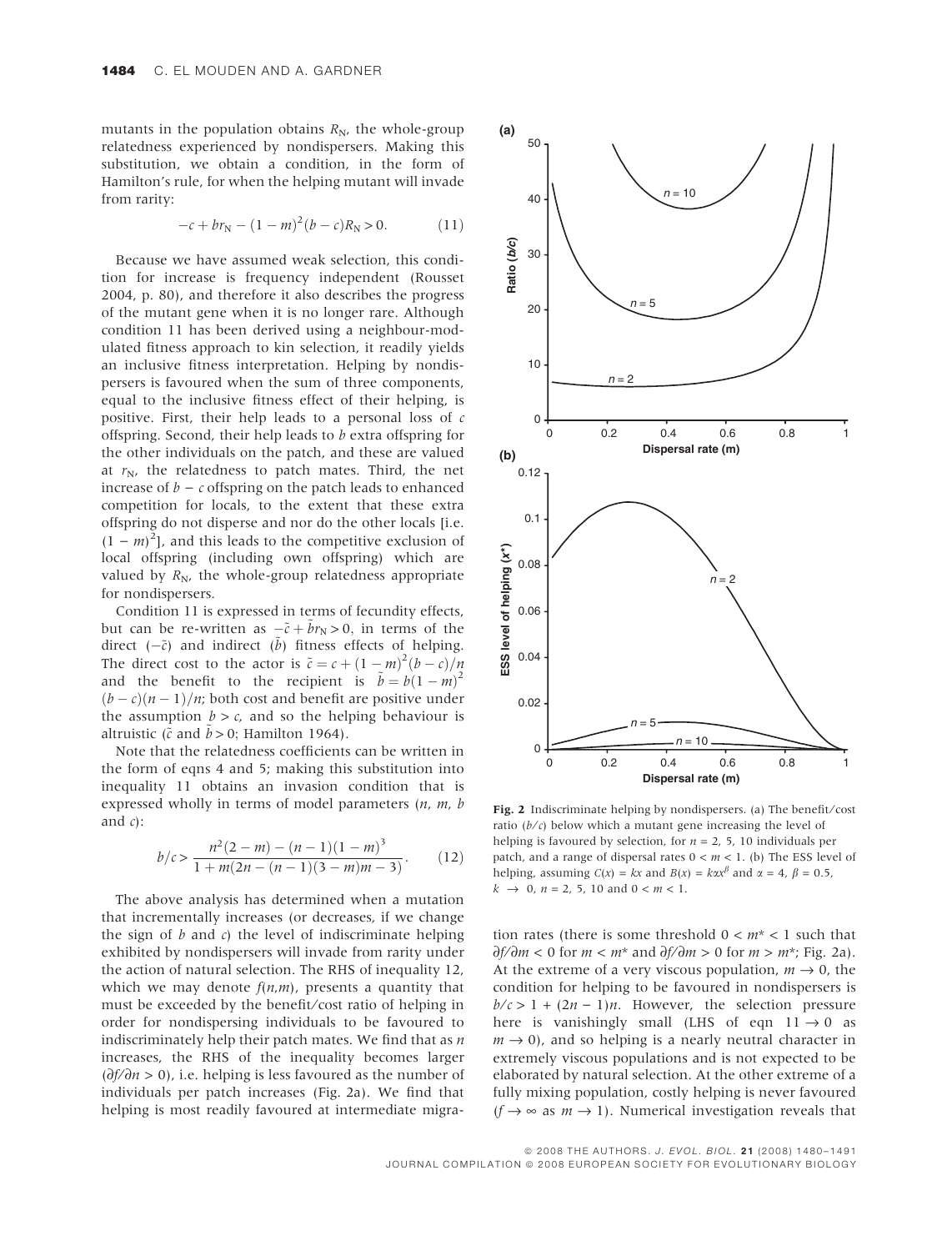the optimum migration rate for helping (i.e.  $m = m^*$ ) is less than 0.5, but converges upon 0.5 as  $n \to \infty$ , and the condition for helping to evolve at this optimum is approximately  $b/c > 4n - 2$ .

We have determined when a small increase or decrease in helping by nondispersers will be favoured by natural selection, and we can use this to determine the absolute level of helping that is expected to evolve, i.e. the evolutionarily stable strategy (ESS; Maynard Smith & Price 1973). If we assume that expressing a level x of helping incurs a personal fecundity cost  $C(x)$ and an others-only fecundity benefit  $B(x)$  (where B,  $C \ll 1$ ; see Appendix), then the incremental increases in cost and benefit that result from adopting a mutant strategy  $\hat{x}$ , rather than the resident strategy  $\bar{x}$  are  $C(\hat{x}) - C(\bar{x}) = C'(\bar{x})(\hat{x} - \bar{x}) = c$  and  $B(\hat{x}) - B(\bar{x}) = B'(\bar{x})$  $(\hat{x} - \bar{x}) = b$ , respectively. Substituting these into the invasion condition 12, we find that an incremental increase in the helping strategy of nondispersers  $(\hat{x} > \bar{x})$ is favoured when the condition is satisfied, an incremental decrease in helping  $(\hat{x} < \bar{x})$  is favoured when the reversed condition is satisfied, and a candidate (nonzero) evolutionarily stable strategy (x\*; i.e. a resident strategy that is uninvadable by any mutant strategy  $\hat{x}$ ) is implicitly defined by changing the invasion condition to an equation:

$$
\frac{B'(x^*)}{C'(x^*)} = \frac{n^2(2-m) - (n-1)(1-m)^3}{1 + m(2n - (n-1)(3-m)m - 3)}.
$$
(13)

Strictly, this condition applies only if the ESS takes a positive value. An explicit solution for the ESS level of helping  $x^*$  requires explicit functional forms for  $C(x)$  and  $B(x)$ . Numerical solutions for an illustrative example are given in Fig. 2b.

#### The evolution of harming in dispersers

We now investigate the evolutionary success of a vanishingly rare mutant gene that causes bearers to express harming behaviour upon dispersal to a new patch, and which confers a relative personal fecundity cost  $a$  and a further relative fecundity cost  $d$  that is shared equally among the  $n - 1$  other individuals on the patch. Again we express a and d relative to baseline fecundity, and we assume that a,  $d \ll 1$ . This mutant gene will spread if, on average, it increases fitness of its bearers (whether they are dispersers or nondispersers), either due to direct or indirect fitness effects. There are no direct or indirect effects of the mutant gene on nondispersing mutants as these do not express the gene nor do they encounter dispersing mutants who do express the harming behaviour. Therefore, the mutant gene can only invade from rarity if it increases the average fitness of mutant dispersers (see Appendix for mathematical details). The relative fecundity of a mutant disperser is simply:

$$
F_{\rm MD} = 1 - a. \tag{14}
$$

This focal individual produces a total of  $\overline{KF_{MD}}$  offspring, of which  $mKF_{MD}$  disperse to a new patch and  $(1 - m)$  $KF<sub>MD</sub>$  remain in the natal patch. Using the same approach as in the previous section, the probability that any one of the dispersing offspring of the focal mutant will survive the competition and find a breeding space is  $1/K$ . This means that the expected number of dispersing offspring due to the focal individual is  $mF_{MD} = m(1 - a)$ .

We now consider the fate of the  $(1 - m)KF_{MD}$  nondispersing offspring of the focal mutant disperser, which remain on the natal patch to compete for breeding spaces. The competitors consist of  $(1 - m)K\overline{F}_{MD}$  nondispersing locals, plus  $mKn$  incoming migrants, where  $\bar{F}_{MD}$ is the average relative fecundity of parents in the focal patch and is given by:

$$
\bar{F}_{\rm MD} = 1 - \frac{1}{n}(a+d). \tag{15}
$$

Again, there are  $n$  breeding spaces available, and so the expected number of successful nondispersing offspring due to the focal mutant individual is  $\frac{n(1-m)KF_{MD}}{(1-m)KF_{MD}n + mKn}$ which is, to first order in  $a$  and  $d$ , equal to:

$$
(1 - m)(1 - a) - (1 - m)^2 (a + d)\frac{1}{n}.
$$
 (16)

By adding the expected numbers of dispersing and nondispersing offspring together we can find the average fitness of a mutant disperser, and this is:

$$
w_{\rm MD} = 1 - a + (a + d)(1 - m)^2 \frac{1}{n}.
$$
 (17)

Note that  $1/n$  is equal to  $R<sub>D</sub>$ , the relatedness coefficient for the whole patch the mutant is found in (for dispersing mutants,  $r<sub>D</sub>$  is 0). In order for the mutant gene to invade from rarity, it must provide a fitness advantage, i.e.  $w<sub>MD</sub> > 1$ . This gives an inequality in the form of Hamilton's rule:

$$
-a + (a + d)(1 - m)^{2}\frac{1}{n} > 0\tag{18}
$$

Again, we can derive an inclusive fitness interpretation. Harming by dispersers is favoured when the sum of three components, equal to the inclusive fitness effect of harming, is positive. First, the harming act leads to a personal loss of a offspring. Second, the act will inflict a cost d on fellow patch mates; but, as these are related by  $r<sub>D</sub> = 0$ , this component of inclusive fitness is zero. Third, the net decrease of  $a+d$  offspring on the patch leads to decreased competition for locals, to the extent that dispersal does not occur, and hence an effective increase in local offspring (including the mutants own offspring) that would otherwise have been competitively excluded. These are valued by  $R_D = 1/n$ , the whole-group relatedness for dispersing mutants.

Note that condition 18 can be recovered from condition 11 by substituting  $a = c$  and  $d = -b$  and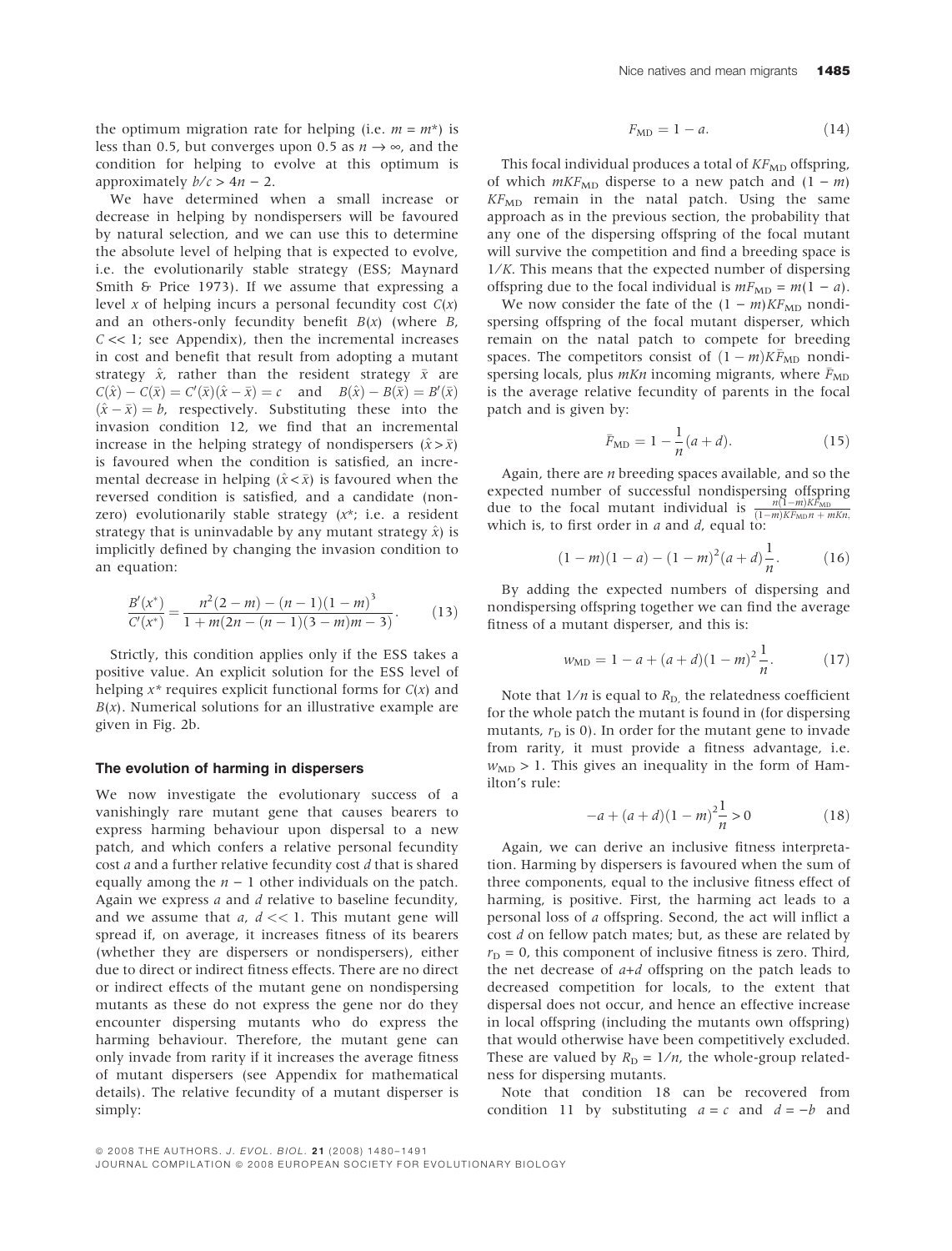replacing the relatedness coefficients for nondispersers  $(r_N$  and  $R_N$ ) with those for dispersers  $(r_D$  and  $R_D)$ . As we did for condition 11, condition 18 can be re-expressed in terms of fitness effects, i.e.  $-\tilde{c} + \tilde{b}r_D$ , where  $\tilde{c}$  and  $\tilde{b}$ are the direct fitness cost and indirect fitness benefit of harming. We find that  $\tilde{c} = a - (1 - m)^2$ harming. We find that  $\tilde{c} = a - (1 - m)^2 (a + d)/n$  and  $\tilde{b} = -d + (1 - m)^2 (a + d)(n - 1)/n$ ; both cost and benefit are negative when condition 18 is satisfied so harming, whenever it is favoured by selection, is selfish ( $\tilde{c}$  and  $\tilde{b}$  < 0; Hamilton 1964).

We now rearrange inequality 18 to give a condition:

$$
d/a > \frac{n}{(1-m)^2} - 1,\tag{19}
$$

which can be used to determine when a mutation that incrementally increases (or decreases) the level of indiscriminate harming exhibited by dispersers will invade from rarity under the action of natural selection. It is helpful to denote the RHS of condition 19 by  $g(n,m)$ . We find that, as with the helping analysis considered in the previous section, harming by dispersers is progressively more difficult to evolve as the number of individuals per patch increases (i.e.  $\partial g / \partial n > 0$ ; Fig. 3a). Moreover, harming is less easily favoured with increasing dispersal rates (i.e.  $\partial g / \partial m > 0$ ; Fig. 3a): at the extreme of a very viscous population ( $m \rightarrow 0$ ) harming is favoured whenever the ratio of the harm inflicted on patch mates to harm inflicted upon self is greater than the number of individuals the disperser shares a patch with (i.e.  $d/a > n - 1$ ; Hamilton 1971), and at the opposite extreme of a fully mixing population harming will not evolve under any circumstances ( $g \rightarrow \infty$  as  $m \rightarrow 1$ ). We note that, if the dispersal rate is tuned so as to be most favourable to harming (i.e.  $m \rightarrow 0$ ) then harming by dispersers evolves more easily than does helping by nondispersers in the corresponding best-case scenario for the latter to evolve (i.e.  $m = m^*$ ; and  $n-1 < 4n - 2$ ).

Again, we can locate a candidate ESS to examine the absolute level of harming that we expect to evolve among dispersing individuals. We assume that expressing a level  $y$  of harming incurs a personal fecundity cost  $A(y)$ and an others-only fecundity cost of  $D(y)$  (where A,  $D \ll 1$ ; see Appendix), hence the incremental increases in personal cost and damage to victims that results from adopting the mutant strategy  $\hat{y}$  rather than the resident strategy  $\bar{y}$  are given by  $D(\hat{y}) - D(\bar{y}) = D'(\bar{y})(\hat{y} - \bar{y}) = d$  and  $A(\hat{y}) - A(\bar{y}) = A'(\bar{y})(\hat{y} - \bar{y}) = a$  respectively. Substituting these into invasion condition 18, we find that an incremental increase in the harming strategy of nondispersers  $(\hat{y} > \bar{y})$  is favoured when the condition is satisfied, an incremental decrease in harming  $(\hat{y} \lt y)$  is favoured when the condition is reversed, and a candidate ESS  $(y^*;$ i.e. a resident strategy that is uninvadable by any mutant strategy  $y$ ) is implicitly defined by changing the invasion condition to an equation:



Fig. 3 Indiscriminate harming by dispersers. (a) The harm/cost ratio  $(d/a)$  below which a mutant gene increasing the level of harming is favoured by selection, for  $n = 2$ , 5, 10 individuals per patch, and a range of dispersal rates  $0 < m < 1$ . (b) The ESS level of harming, assuming  $A(y) = ky$  and  $D(y) = k\alpha y^{\beta}$  and  $\alpha = 4$ ,  $\beta = 0.5$ ,  $k \rightarrow 0$ ,  $n = 2, 5, 10$  and  $0 < m < 1$ .

$$
\frac{D'(y^*)}{A'(y^*)} = \frac{n}{(1-m)^2} - 1.
$$
 (20)

Again, this applies strictly to ESSs that take intermediate values. An explicit solution for the ESS level of helping  $y^*$  requires explicit functional forms for  $D(y)$  and  $A(y)$ . A numerical solution for an illustrative example is given in Fig. 3b. Note that, although we have modelled helping and harming behaviours as separate traits, an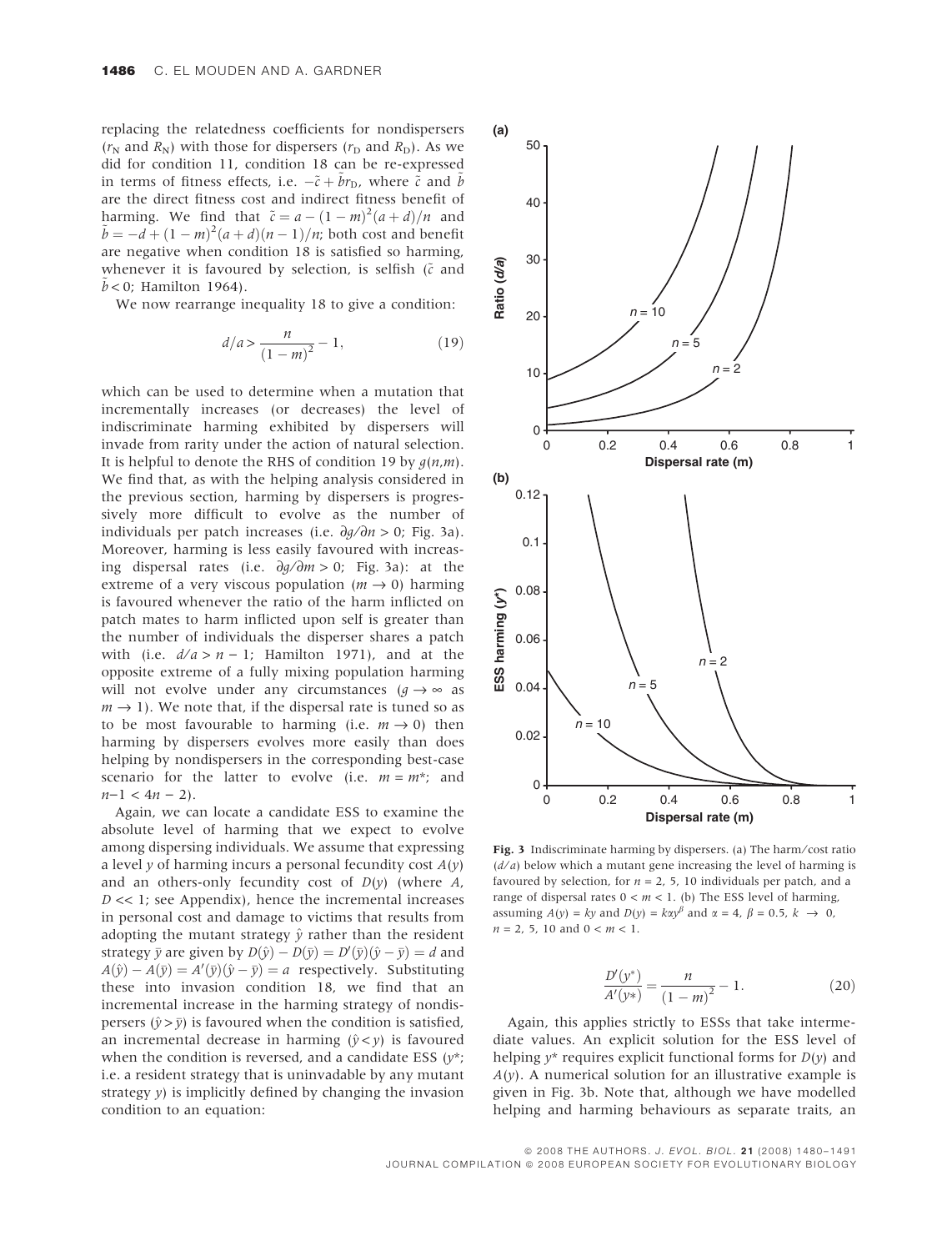alternative (but equivalent) analysis could treat this social behaviour as a single trait varying from extreme conflict to extreme cooperation.

## **Discussion**

Hamilton (1964, 1971) suggested that indiscriminate helping behaviour should be commonest in viscous populations, because these were associated with greater relatedness between neighbouring individuals. However, more recent work has emphasized the potential for kin competition to inhibit helping behaviour in viscous populations (reviewed by Queller 1992 and West et al. 2002), and in the simplest scenario of an inelastic island model there is no net impact of dispersal rate upon the evolution of helping (Taylor 1992a). There is much interest in determining which minimal modifications to the basic model can be made in order to allow social behaviour to flourish. We have examined the possibility that social behaviour is adjusted conditionally upon the dispersal status of the actor, and have shown that this allows both helping and harming behaviour to evolve in viscous populations. Because no external information need be assessed by the individual – for example, its dispersal status may be inferred according to whether it is a winged or wingless morph or whether it experienced a period of cooling or desiccation associated with aerial dispersion – and hence there is no reliance on complex cognitive function, this appears to be a rather general mechanism for the evolution of social behaviours in viscous populations.

In the simplest case of an inelastic island model with dispersal-independent social behaviour (Taylor 1992a), the effect of increased relatedness associated with population viscosity is exactly cancelled by the effect of increased competition between social partners. Thus, both helping and harming behaviours evolve no more readily in viscous populations than they do in fully mixing populations. By contrast, dispersal-dependent social behaviour decouples relatedness and competition so that, although dispersers and nondispersers experience the same level of competition with their social partners, they differ in their genetic relatedness. In particular, nondispersers are more related than average to their social partners and dispersers are less related than average to their social partners, and this can allow for the evolution of indiscriminate helping by nondispersers and indiscriminate harming by dispersers. In the special cases of a completely viscous or completely mixing population, individuals are either all nondispersers or all dispersers, and so at these extremes our analysis recovers Taylor's (1992a) results and here we predict that neither costly helping nor costly harming will evolve (for example, although dispersers are expected to invest more into harming as the population becomes more viscous, the frequency of dispersers is decreasing towards zero). Thus, we predict that costly helping and harming behaviours are most abundant at intermediate population viscosity.

We have found a basic asymmetry between helping and harming evolution such that, over all, helping is relatively weakly favoured and harming is relatively strongly favoured in viscous populations. This is because zero relatedness (on average) is guaranteed by one's own dispersal, irrespective of the population level of dispersal, whereas the relatedness achieved by not dispersing is nonzero only insofar as one's social partners are also nondispersers. In a highly viscous population, conditions are favourable to the evolution of harming by dispersers, because they experience strong local competition and zero relatedness to their social partners. Conversely, although the low competition experienced in highly dispersive populations is conducive to helping, even those individuals not dispersing will have low relatedness to their social partners, who will often be immigrants. So, although the level of harming exhibited by a disperser is predicted to increase with increasing population viscosity, the level of helping by a nondisperser is predicted to maximize at intermediate population viscosity. Thus, if a sample of species were collected that had relatively low viscosity, then we would support Hamilton's (1964) prediction that, within this sample, there will be a positive correlation between viscosity and the level of helping. However, a sample of species with relatively high population viscosities might show the reverse trend.

The implications of this simple mechanism for the evolution of indiscriminate helping by nondispersers were also considered by Perrin & Lehmann (2001). However, in that previous study, the authors evaluated fitness by considering the fecundity of actors averaged over the disperser and nondisperser classes (their eqn 5a), instead of averaging the fitness component obtained by disperser and nondisperser, with the result that the fitness consequences for disperser and nondisperser were not properly separated. This led to an underestimation of the intensity of kin competition (Lehmann 2003, pp. 14–16; L. Lehmann, personal communication). Thus, the results of the present analysis on the evolution of helping are quantitatively and also qualitatively different from those obtained previously. For example, Perrin & Lehmann's (2001) analysis predicted that the evolutionarily stable level of helping should increase monotonically with population viscosity, whereas we have described a dome-shaped relationship, with maximal helping at intermediate viscosity. In addition, Perrin & Lehmann (2001) did not consider the evolution of indiscriminate harming by dispersing individuals.

Our model of dispersal-dependent social behaviour may provide insight into the evolution of social parasitism in aphids, whereby individuals disperse to new colonies and, upon arrival, downregulate their usual

JOURNAL COMPILATION © 2008 EUROPEAN SOCIETY FOR EVOLUTIONARY BIOLOGY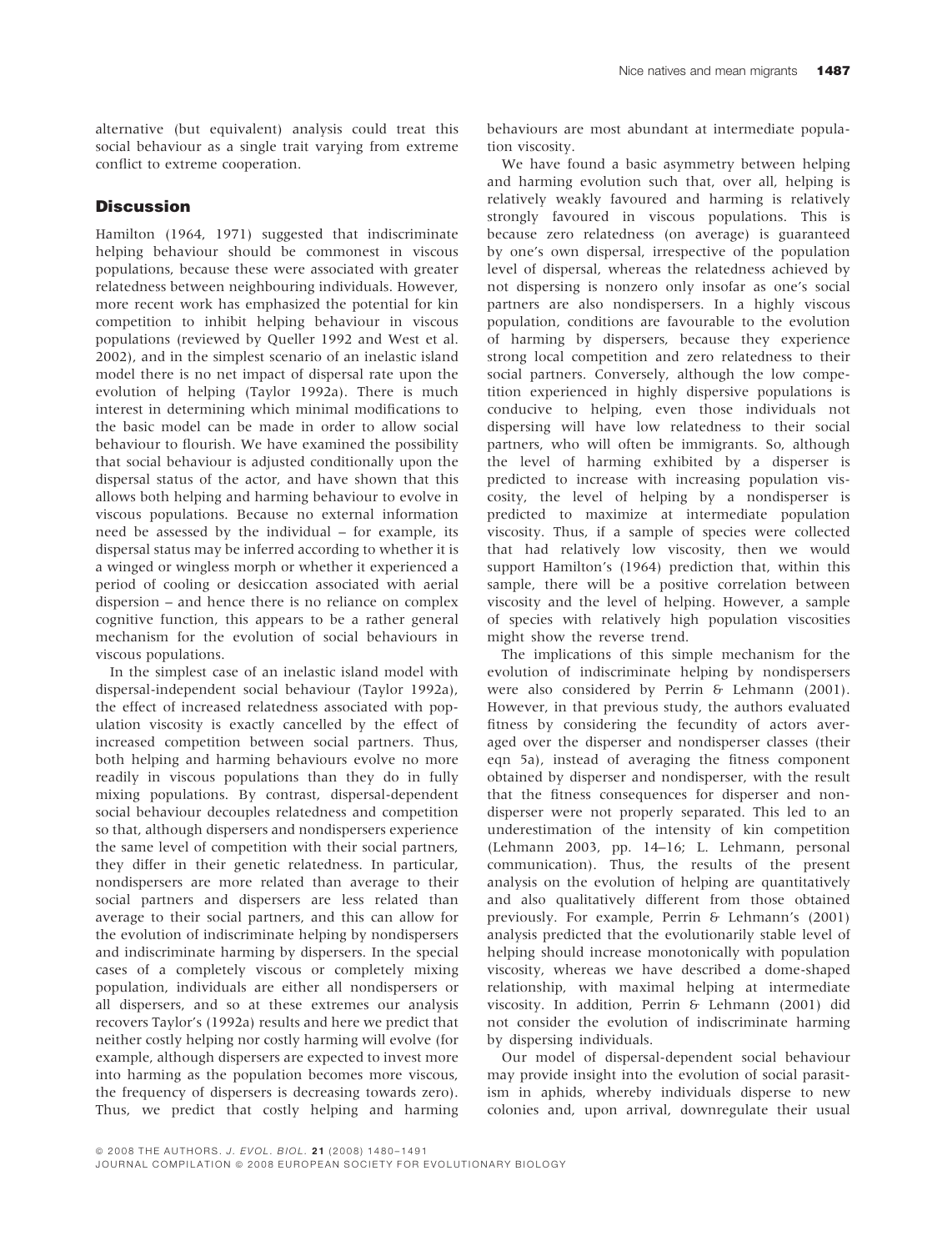altruistic colony-defence function and upregulate selfish, personal reproduction (Abbot et al. 2001; Foster 2002). Although social parasitism is known in several taxa, this might usually be attributed to direct discrimination of own versus alien colonies. However, aphids are presently understood to lack the faculty for kin recognition that would permit them to directly assess genetic relatedness of their neighbours, and so it may be the simple act of dispersal that provides the cue for this facultative change in their social behaviour (Foster 2002). The present analysis is also conceptually related to a study of dispersal-dependent sex allocation by Taylor & Crespi (1994), which predicted (and empirically tested and confirmed in a species of thrips) that dispersing and nondispersing individuals would allocate differentially to sons vs. daughters due to the correlation between dispersal status and relatedness to neighbours. In particular, Taylor & Crespi's (1994) diploidy model predicted that nondispersers should exhibit a slight bias towards daughters, and dispersers a strong bias towards sons. This is analogous to our result that nondispersers are weakly favoured to help and dispersers are strongly favoured to harm, and indeed in both cases the pattern is due to the different relatedness experienced by dispersers and nondispersers.

A correlation between dispersal status and social behaviour can have important consequences for population demography, suggesting avenues for future research directions. By modifying the fitness differences between dispersers and nondispersers, this association can drive selection for changes in the rate and pattern of dispersal. Perrin & Lehmann (2001) considered the role for indiscriminate helping by nondispersers to mediate the evolution of dispersal, and the subsequent feedback on the helping trait itself. As with our analysis, Perrin & Lehmann (2001) found that helping was only weakly favoured in viscous populations, and hence the co-evolution of helping and dispersal did not have a dramatic impact on either trait. However, the role for harming by dispersers to mediate the evolution of population viscosity remains to be considered, and our analysis suggests potential for rather stronger effects. An association between dispersal status and social behaviour might also impact upon inter-specific interactions, influencing the distribution and abundance of competing species. For example, Duckworth and Badyaev (2007) have described a positive correlation between dispersal and aggression in blue birds that appears to mediate species range expansions.

More generally, we have highlighted that the kin selection coefficient of relatedness describes the conditional information that an individual has with regard to the genetic similarity of its social partners, rather than their actual genetic similarity (e.g. Frank 1998, ch. 6). Typical extensions of Taylor's (1992a) simple island model that promote the evolution of social behaviour in viscous populations do so by decoupling the genetic structure of the population from the intensity of local competition; for example, by introducing 'elasticity' so that cooperative patches can grow in size, localized competition is reduced while genetic structuring remains high. By contrast, the degree of genetic structure and the intensity of localized competition described in our model is exactly as occurs in Taylor's (1992a) model, and the decoupling of relatedness and localized competition occurs through the use of conditional information: whether or not the individual dispersed.

## Acknowledgments

We thank Kevin Foster, Laurent Lehmann, Peter Taylor, Stuart West and Geoff Wild for helpful discussion and BBSRC and the Royal Society for funding.

#### References

- Abbot, P., Withgott, J.H. & Moran, N.A. 2001. Genetic conflict and conditional altruism in social aphid colonies. Proc. Natl Acad. Sci. USA 98: 12068–12071.
- Alizon, S. & Taylor, P.D. 2008. Empty sites can promote altruistic behavior. Evolution 62: 1335–1344.
- Buss, L. 1987. The Origin of Individuality. Princeton University Press, Princeton, NJ.
- Crozier, R.H. 1986. Genetic clonal recognition abilities in marine invertebrates must be maintained by selection for something else. Evolution 40: 1100–1101.
- Duckworth, R.A. & Badyaev, A.V. 2007. Coupling of dispersal and aggression facilitates the rapid range expansion of a passerine bird. Proc. Natl Acad. Sci. USA 104: 15017– 15022.
- Falconer, D.S. 1981. Introduction to Quantitative Genetics, 2nd edn. Longman, New York.
- Foster, W.A. 2002. Soldier aphids go cuckoo. Trends Ecol. Evol. 17: 199–200.
- Frank, S.A. 1998. Foundations of Social Evolution. Princeton University Press, Princeton, NJ.
- Gardner, A., Hardy, I.C.W., Taylor, P.D. & West, S.A. 2007. Spiteful soldiers and sex ratio conflict in polyembryonic parasitoid wasps. Am. Nat 169: 519–533.
- Gardner, A. & West, S.A. 2004. Spite and the scale of competition. J. Evol. Biol. 17: 1195–1203.
- Gardner, A. & West, S.A. 2006. Demography, altruism, and the benefits of budding. J. Evol. Biol. 19: 1707–1716.
- Gardner, A., West, S.A. & Buckling, A. 2004. Bacteriocins, spite and virulence. Proc. R. Soc. Lond. B 271: 1529–1535.
- Grafen, A. 1985. A geometric view of relatedness. Oxf. Surv. Evol. Biol. 2: 28–90.
- Grafen, A. 2007. An inclusive fitness analysis of altruism on a cyclical network. J. Evol. Biol. 20: 2278–2283.
- Griffin, A.S., West, S.A. & Buckling, A. 2004. Cooperation and competition in pathogenic bacteria. Nature 430: 1024–1027.
- Hamilton, W.D. 1963. The evolution of altruistic behaviour. Am. Nat. 97: 354–356.
- Hamilton, W.D. 1964. The genetical evolution of social behaviour I. J. Theor. Biol. 7: 1–52.
- Hamilton, W.D. 1970. Selfish and spiteful behaviour in an evolutionary model. Nature 228: 1218–1220.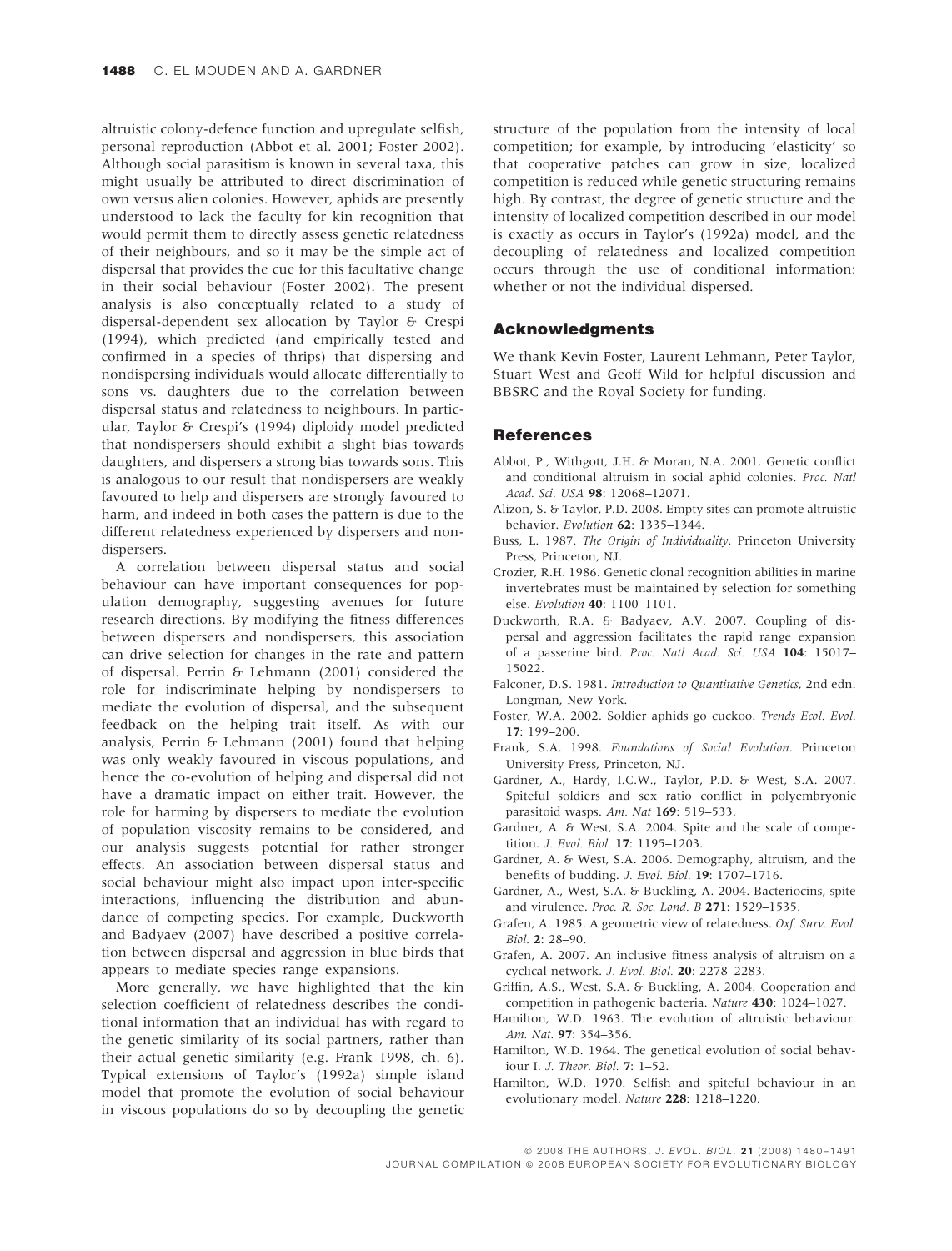- Hamilton, W.D. 1971. Selection of selfish and altruistic behaviour in some extreme models. In: Man and Beast: Comparative Social Behavior (J.F. Eisenberg & W.S. Dillon, eds), pp. 57–91. Smithsonian Press, Washington, DC.
- Hamilton, W.D. 1996. Narrow Roads of Gene Land: I Evolution of Social Behaviour. W.H. Freeman, Oxford.
- Irwin, A.J. & Taylor, P.D. 2001. Evolution of altruism in a stepping-stone population with overlapping generations. Theor. Popul. Biol. 60: 315–325.
- Johnstone, R.A. & Cant, M.A. 2008. Sex-differences in dispersal and the evolution of helping and harming. Am. Nat. 172: 318– 330.
- Lehmann, L. 2003. The Good, the Bad and the Choosy. Thèse de doctorat, Faculté de Sciences, de l'Université de Lausanne.
- Lehmann, L. 2007. The evolution of trans-generational altruism: kin selection meets niche construction. J. Evol. Biol. 20: 181– 189.
- Lehmann, L., Keller, L. & Sumpter, D. 2007a. The evolution of helping and harming on graphs: the return of the inclusive fitness effect. J. Evol. Biol. 20: 2284–2295.
- Lehmann, L., Rousset, F., Roze, D. & Keller, L. 2007b. Strongreciprocity or strong-ferocity? A population genetic view of the evolution of altruistic punishment. Am. Nat. 170: 21–36.
- Lehmann, L., Perrin, N. & Rousset, F. 2006. Population demography and the evolution of helping behaviors. Evolution 60: 1137–1151.
- Leigh, E.G. 1977. How does selection reconcile individual advantage with the good of the group? Proc. Natl Acad. Sci. USA 74: 4542–4546.
- Maynard Smith, J. 1964. Group selection and kin selection. Nature 201: 1145–1147.
- Maynard Smith, J. & Price, G.R. 1973. The logic of animal conflict. Nature 246: 15–18.
- Maynard Smith, J. & Szathmary, E. 1995. The Major Transitions in Evolution. Freeman, Oxford.
- Mitteldorf, J. & Wilson, D.S. 2000. Population viscosity and the evolution of altruism. J. Theor. Biol. 204: 481–496.
- Pepper, J.W. 2000. Relatedness in traint group models of social evolution. J. Theor. Biol. 206: 3–355.
- Perrin, N. & Lehmann, L. 2001. Is sociality driven by the costs of dispersal or the benefits of philopatry? A role for kindiscrimination mechanisms. Am. Nat. 158: 471–483.
- Price, G.R. 1970. Selection and covariance. Nature 227: 520–521.
- Queller, D.C. 1992. Does population viscocity promote kin selection? TREE 7: 322–324.
- Rousset, F. 2004. Genetic Structure and Selection in Subdivided Populations. Princeton University Press, Princeton, NJ.
- Rousset, F. & Roze, D. 2007. Constraints on the origin and maintenance of genetic kin recognition. Evolution 61: 2320–2330.
- Taylor, P.D. 1992a. Altruism in viscous populations an inclusive fitness model. Evol. Ecol. 6: 352–356.
- Taylor, P.D. 1992b. Inclusive fitness in a homogeneous environment. Proc. R. Soc. Lond. B 249: 299–302.
- Taylor, P.D. 1996. Inclusive fitness arguments in genetic models of behaviour. J. Math. Biol. 34: 654–674.
- Taylor, P.D. & Crespi, B.J. 1994. Evolutionary stable strategy sex ratios when correlates of relatedness can be assessed. Am. Nat. 143: 297–316.
- Taylor, P.D., Day, T. & Wild, G. 2007. Evolution of cooperation in a finite homogeneous graph. Nature 447: 469–472.
- Taylor, P.D. & Irwin, A.J. 2000. Overlapping generations can promote altruistic behaviour. Evolution 54: 1135–1141.
- van Baalen, M. & Rand, D.A. 1998. The unit of selection in viscous populations and the evolution of altruism. J. Theor. Biol. 193: 631–648.
- West, S.A., Griffin, A.S. & Gardner, A. 2007a. Social semantics: altruism, cooperation, mutualism, strong reciprocity and group selection. J. Evol. Biol. 20: 415–432.
- West, S.A., Griffin, A.S. & Gardner, A. 2007b. Evolutionary explanations for cooperation. Curr. Biol, 17: R661–R672.
- West, S.A., Murray, M.G., Machado, C., Griffin, A.S. & Herre, E.A. 2001. Testing Hamilton's rule with competition between relatives. Nature, 409: 510–513.
- West, S.A., Pen, I. & Griffin, A.S. 2002. Cooperation and competition between relatives. Science 296: 72–75.
- Wilson, D.S., Pollock, G.B. & Dugatkin, L.A. 1992. Can altruism evolve in purely viscous populations? Evol. Ecol. 6: 331–341.
- Wright, S. 1931. Evolution in Mendelian populations. Genetics  $16: 97-159$ .
- Wright, S. 1943. Isolation by distance. Genetics 28: 114–138.
- Wright, S. 1945. Tempo and mode in evolution: a critical review. Ecology 26: 415–419.

Received 18 March 2008; revised 15 July 2008; accepted 31 July 2008

## Appendix

## Natural selection and social behaviour

We consider a locus G controlling social behaviour of one type of individual (i.e. nondisperser or disperser), and we denote an individual's genetic 'breeding' value (Price 1970; Falconer 1981; Grafen 1985) for the behaviour as g. The change in the population average breeding value is given by:

$$
\Delta \bar{g} = \sum_{u \in U} c_u \operatorname{cov}_u(w/\bar{w}_u, g) + \sum_{v \in V} c_v \operatorname{cov}_v(w/\bar{w}_v, g), \quad \text{(A1)}
$$

where  $U$  is the set of all nondisperser classes (defined according to the number of nondispersers among their social partners), V is the set of all disperser classes (also defined according to the number of nondispersers among their social partners),  $c_u$  and  $c_v$  are the class reproductive values of nondisperser class  $u$  and disperser class  $v$ respectively;  $\bar{w}_u$  and  $\bar{w}_v$  are the average fitnesses for individuals of class  $u$  and  $v$  respectively; and cov is the statistical covariance taken over individuals of the indicated set (Price 1970; Taylor 1996).

## Natural selection and social behaviour in nondispersers

Consider first that the gene affects social behaviour in nondispersers only. We can expand the selection component due to dispersers as:

$$
\sum_{v \in V} c_v \operatorname{cov}_v(w/\bar{w}_v, g) = \sum_{v \in V} c_v \beta_v(w/\bar{w}_v, g) \operatorname{var}_v(g), \quad \text{(A2)}
$$

where  $\beta$  is a least-squares linear regression, and var is the statistical variance, both taken over the indicated class of

<sup>© 2008</sup> THE AUTHORS. J. EVOL. BIOL. 21 (2008) 1480-1491 JOURNAL COMPILATION © 2008 EUROPEAN SOCIETY FOR EVOLUTIONARY BIOLOGY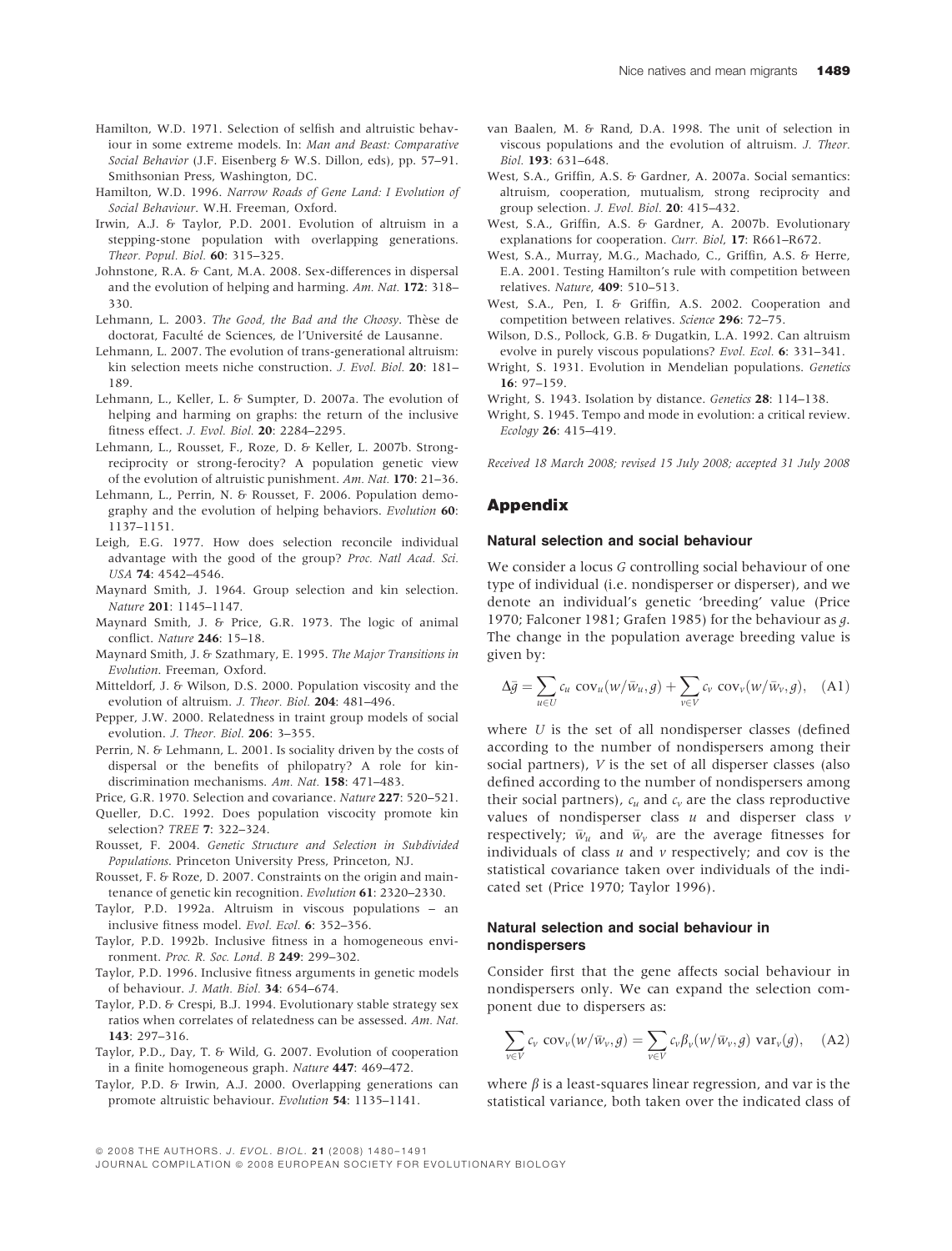individuals. Expanding the regression into partial regressions, we have:

$$
\beta_{\nu}(w/\bar{w}_{\nu}, g) = \beta_{\nu}(w/\bar{w}_{\nu}, g|g'_{N} \& g'_{D}) \n+ \beta_{\nu}(w/\bar{w}_{\nu}, g'_{N}|g \& g'_{D})\beta_{\nu}(g'_{N}, g) \n+ \beta_{\nu}(w/\bar{w}_{\nu}, g'_{D}|g'_{N} \& g)\beta_{\nu}(g'_{D}, g),
$$
\n(A3)

where  $g'_N$  and  $g'_D$  are the average breeding values of the individual's nondisperser and disperser social partners respectively. Note that, because the gene is not expressed in dispersers,  $\beta_v(w/\bar{w}_v, g|g'_N \& g'_D) = \beta_v(w/\bar{w}_v, g'_D|g \& g'_N) = 0.$ Also, because the focal individual is a disperser, it is unrelated to the other individuals on its patch, and so  $\beta_v(g'_{N},g) = \beta_v(g'_{D},g) = 0.$  Hence,  $\beta_v(w/\bar{w}_v,g) = 0$  and so, from eqns (A1) and (A2), selection on the gene is given by:

$$
\Delta \bar{g} = \sum_{u \in U} c_u \operatorname{cov}_u(w/\bar{w}_u, g). \tag{A4}
$$

Thus, if the gene is expressed only in nondispersers, selection for or against the gene is determined solely by the fitness consequences for nondispersers.

## Natural selection and social behaviour in dispersers

Alternatively, consider that the gene affects social behaviour in dispersers only. We can expand the selection component due to nondispersers

$$
\sum_{u \in U} c_u \operatorname{cov}_u(w/\bar{w}_u, g) = \sum_{u \in U} c_u \beta_u(w/\bar{w}_u, g) \operatorname{var}_u(g), \quad (A5)
$$

and,expanding the regression into partial regressions, we have:

$$
\beta_u(w/\bar{w}_u, g) = \beta_u(w/\bar{w}_u, g|g'_N \& g'_D) \n+ \beta_u(w/\bar{w}_u, g'_N|g \& g'_D)\beta_u(g'_N, g) \n+ \beta_u(w/\bar{w}_u, g'_D|g'_N \& g)\beta_u(g'_D, g),
$$
\n(A6)

where  $g_N'$  and  $g_D'$  are once again the average breeding values of the individual's nondisperser and disperser social partners respectively. Note that, because the gene is not expressed in nondispersers,  $\beta_u(w/\bar{w}_u, g|g'_N \& g'_D) = \beta_u(w/\bar{w}_u, g'_N|g \& g'_D) = 0.$  Moreover, because the focal individual is unrelated to its disperser social partners,  $\beta_u(q_{\text{D}}'q) = 0$ . Hence,  $\beta_u(w/\bar{w}_u, g) = 0$  and so, from eqns A1 and A5, selection on the gene is given by:

$$
\Delta \bar{g} = \sum_{v \in V} c_v \text{ cov}_v(w/\bar{w}_v, g). \tag{A7}
$$

Thus, if the gene is expressed only by dispersers, selection for or against the gene is determined solely by the fitness consequences for dispersers.

#### Invasion condition for nondisperser social behaviour

We now determine the invasion condition for a gene affecting social behaviour of nondispersers, and we do so under the assumptions that: (1) the gene has vanishingly small impact on the phenotype; and (2) social behaviours in general have vanishingly small impact upon fecundity. Because the population is not growing in size, we can write the fitness of a focal nondisperser individual  $j \in J_u$  in class u as  $w_{ui} = 1 +$  $\delta w_{ui}$ , the average fitness of individuals of this class as  $\bar{w}_u = 1 + \delta \bar{w}_u$ , and the reproductive value of this class as  $c_u = q_u + \delta c_u$ , where  $q_u$  is the proportion of all individuals in the population that belong to class  $u$ . These three deviation terms are all vanishingly small quantities ( $\delta w_{uj}$ ,  $\delta \bar{w}_u$ ,  $\delta c_u \ll 1$ ).

Taking eqn A4, and making the individual notation more explicit, the action of selection is given by:

$$
\Delta \bar{g} = \sum_{u \in U} (q_u + \delta c_u) \text{cov}_u(w_{uj}/\bar{w}_u, g_{uj})
$$
  
= 
$$
\sum_{u \in U} q_u \text{ cov}_u(w_{uj}/\bar{w}_u, g_{uj}) + \sum_{u \in U} \delta c_u \text{ cov}_u(w_{uj}/\bar{w}_u, g_{uj}).
$$
  
(A8)

Due to the weak-selection assumption,  $cov_u(w_{ui})$  $\bar{w}_u, g_{uj}$   $<< 1$ , and so the second term of eqn A8 is negligible. Using  $w_{uj} = 1 + \delta w_{uj}$  and  $\bar{w}_u = 1 + \delta \bar{w}_u$ , and discarding higher order terms of  $\delta$ , we can rewrite eqn A8 as:

$$
\Delta \bar{g} = \sum_{u \in U} q_u \text{ cov}_u(w_{uj} - \delta \bar{w}_u, g_{uj})
$$
  
= 
$$
\sum_{u \in U} q_u \text{ cov}_u(w_{uj}, g_{uj})
$$
  
= 
$$
q_N \sum_{u \in U} \frac{q_u}{q_N} \left( \sum_{j \in J_u} \frac{q_{uj}}{q_u} w_{uj} g_{uj} - w_u g_u \right),
$$
 (A9)

where  $q_N = \sum_U q_u = 1 - m$  is the total fraction of individuals in the population that are nondispersers. Making the standard assumption that gene frequencies are equal in all classes, i.e.  $g_u = \bar{g}$  for all  $u \in U$ , this obtains:

$$
\Delta \bar{g} = (1 - m) \left( \sum_{u \in U} \sum_{j \in J_u} \frac{q_{uj}}{q_N} w_{uj} g_{uj} - \bar{w}_{N} \bar{g} \right)
$$
  
=  $(1 - m) \text{cov}_N (w_{uj}, g_{uj}),$  (A10)

where  $cov_N$  is a covariance taken over the set of all nondisperser individuals in the population. Natural selection acts to increase the average genetic breeding value of the population when  $\Delta \bar{g} > 0$ . In order to track the invasion success of a rare variant gene, we may assign it a value of  $g = 1$  and all its alleles a value of  $g = 0$ , in which case we can write  $\Delta \bar{g} = (1 - m)\bar{g}(w_{MN} - \bar{w}_{N})$ , where  $w_{MN}$  is the average fitness of all the nondisperser carriers of the variant gene. Hence, the variant gene invades if, on average, it increases the fitness of its nondisperser carriers above that of the average nondisperser individual  $(w_{MN} > \bar{w}_N).$